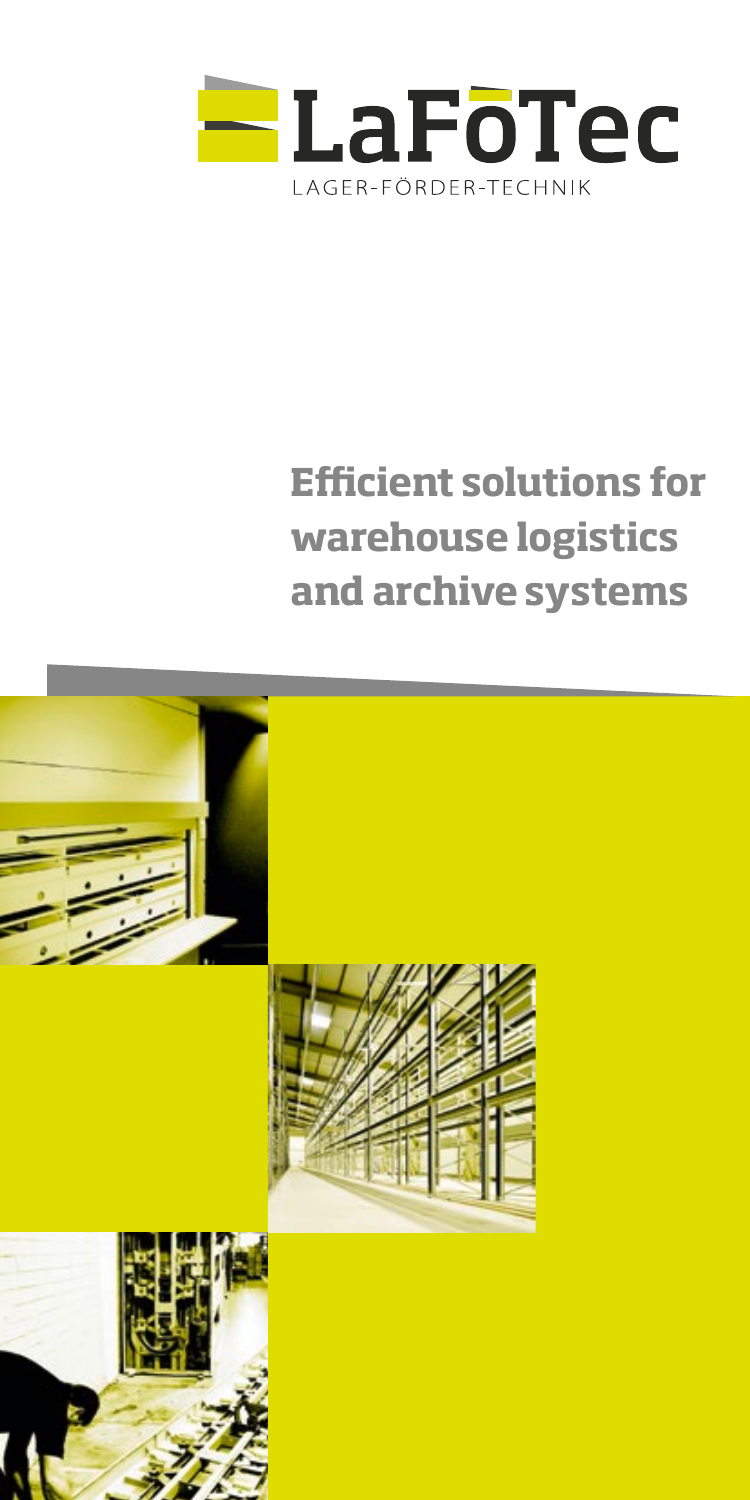## **Efficiency in all we do – as standard**

**As a company operating across Europe with extensive expertise and many years' experience, we support our customers with highly efficient solutions for warehouse logistics and the archiving of paper-based documents.**

Having no links to any manufacturer allows us to design the perfect customised solution chosen from a wide range of providers. We focus not on the limit of what is technically possible but on what makes most sense for our customers.

Whether the work involves a selective modernisation, a complex project as general contractor or a comprehensive service package, we deliver reliable, cost-effective solutions as standard – solutions that are as unique as our customers' requirements.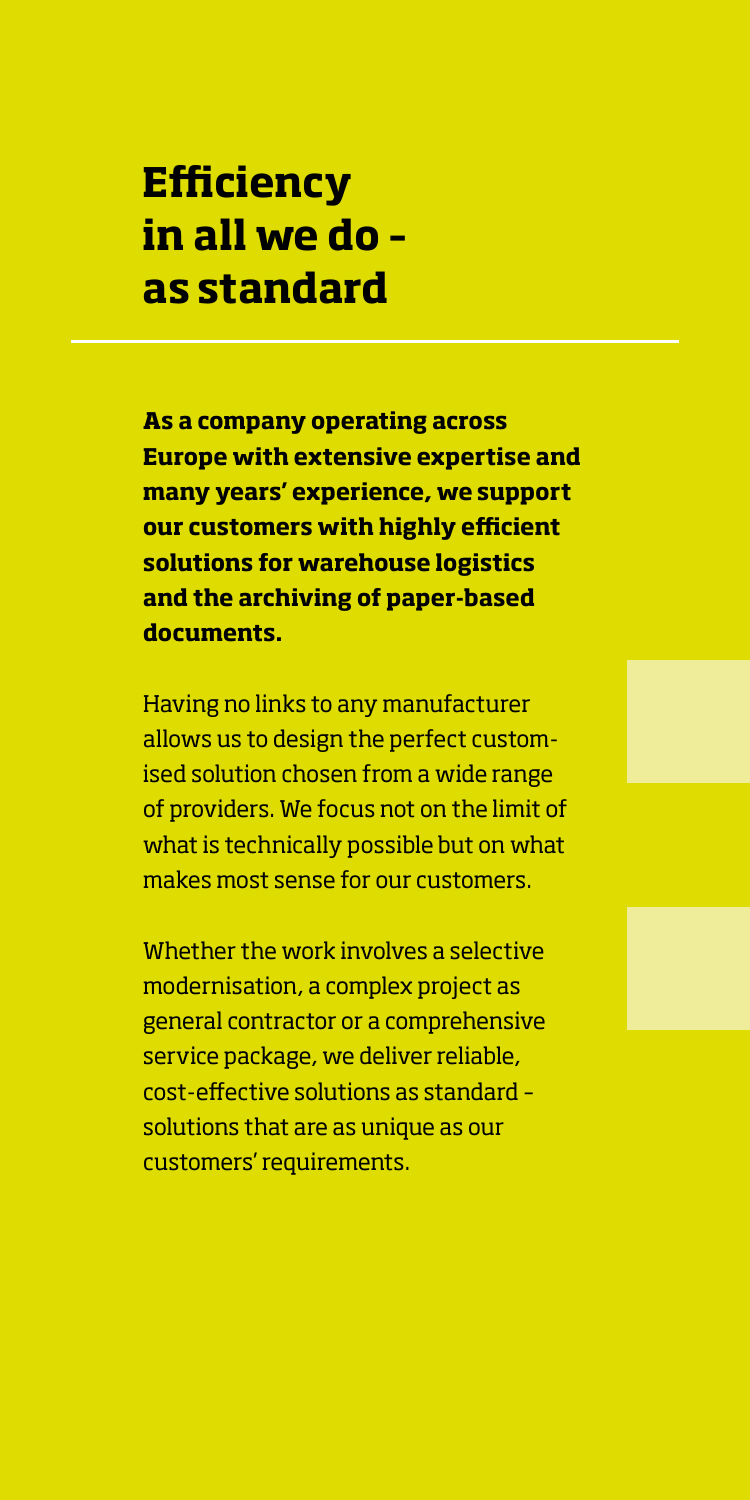# **Our services are built on flexibility**

- **A** Advice not influenced by any manufacturer
- Planning and personalised design
- **Redesigns**
- $\blacktriangleright$  Expansion of existing systems
- **E** Sale or brokerage of warehouse and archive components
- **B** Software implementation
- $\blacktriangleright$  Assembly and commissioning
- **Disassembly and disposal**
- **P** Relocation service, including commissioning
- $\blacktriangleright$  Safety checks in line with relevant standards
- $\vdash$  Repairs and maintenance
- **E** Round-the-clock service

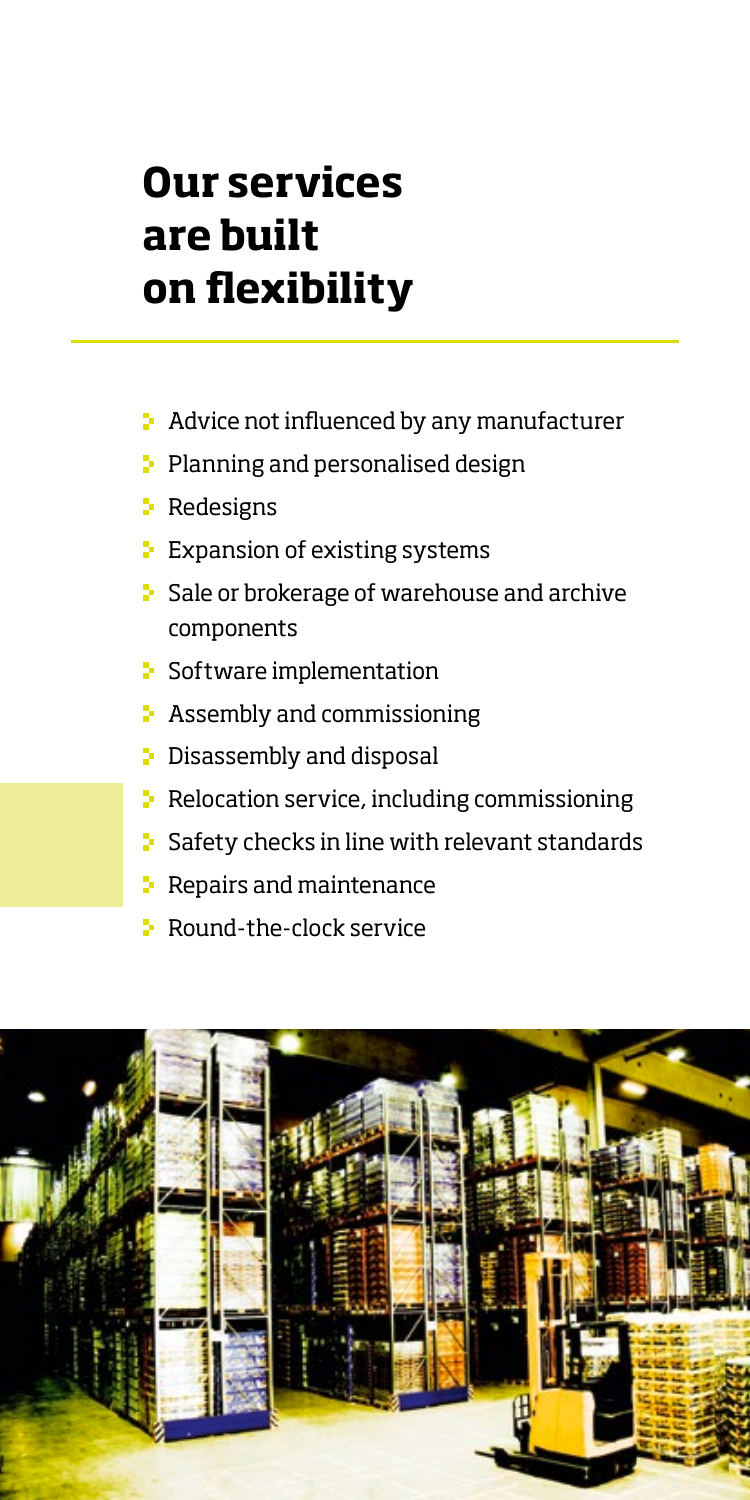## **Customised storage and archiving systems**

Save space by optimising use of your available area and save time by speeding up your access to stored items or archived documents. Fine-tuning workflows and existing space opens up commercial potential that can be exploited day in, day out.

Our skill in expanding existing systems and connecting different storage systems using centralised management software makes us a safe pair of hands for any modernisation project.

We can also incorporate second-hand as-new office and storage systems from reputable manufacturers (subject to availability) into our designs, giving our customers an extra opportunity for optional cost savings.

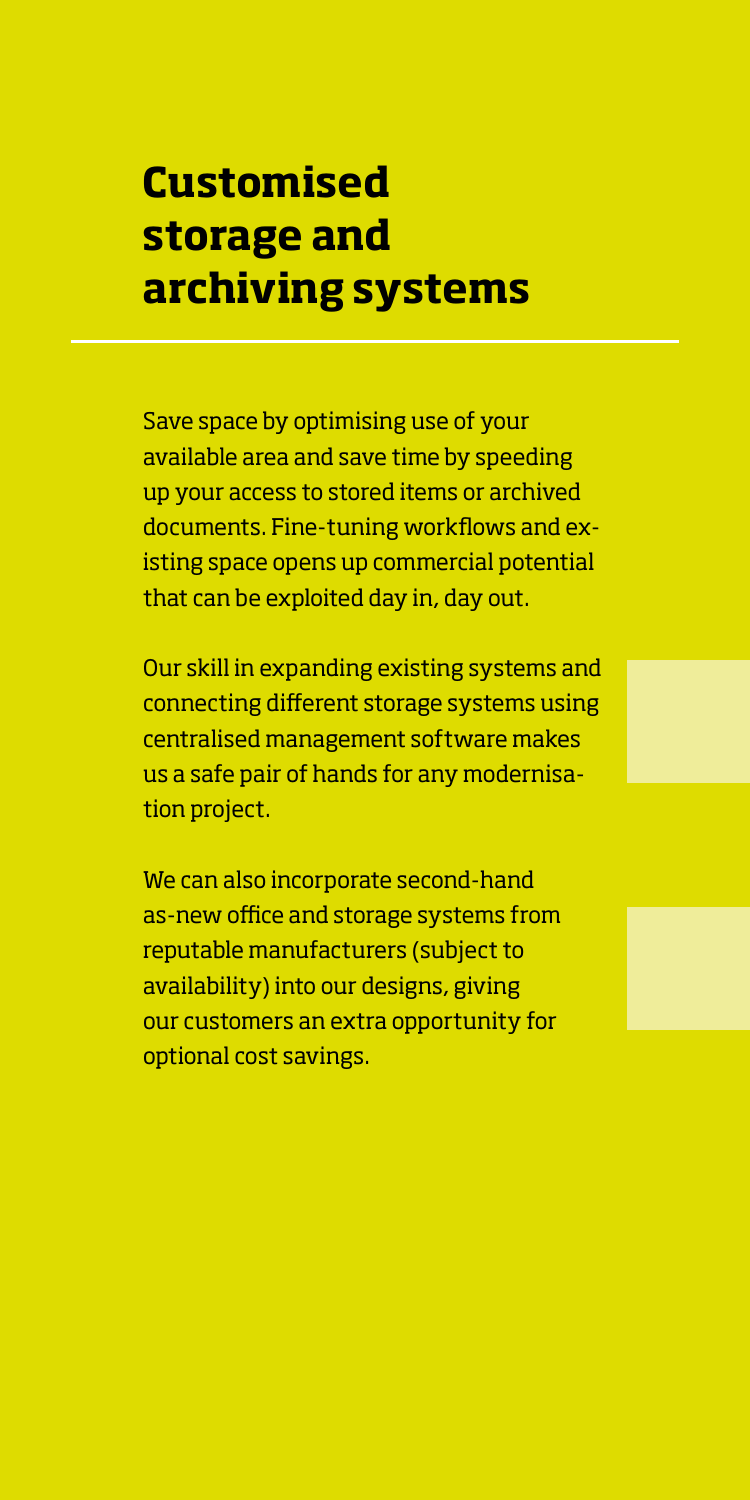# **The right space- and time-saving solution for every requirement.**

#### **System solutions**

- **Lift systems**
- **Vertical carousels**
- **•** Mobile pallet rack systems (manual/electric)
- $\blacktriangleright$  Shelving racks
- **Pallet racks**
- **E** Cantilever racks

#### **Areas of application**

- **Production facilities**
- **Workshops**
- **Logistics firms**
- **Document archives (e.g. banks, insurers,** local government offices)

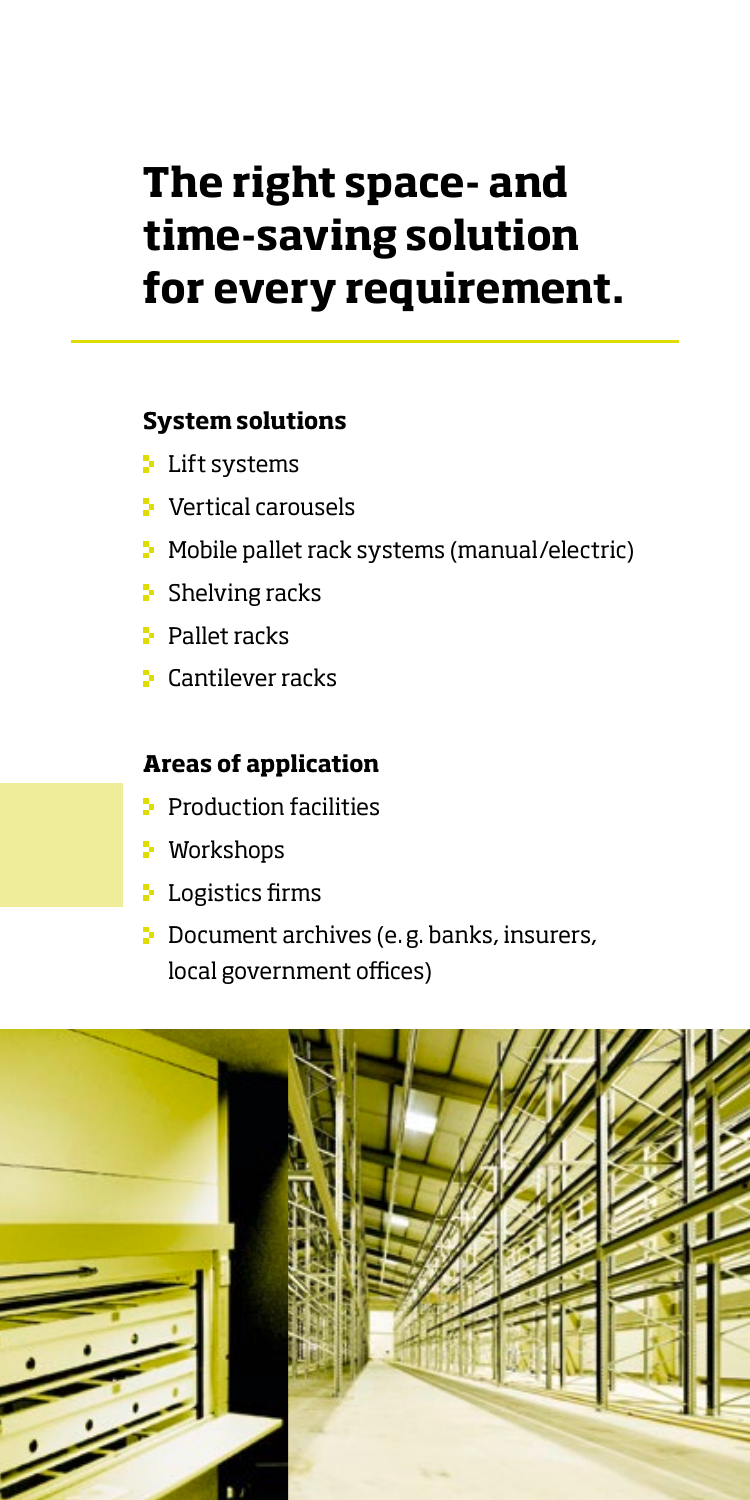### **We support our customers in all we do**



#### **Assembly and commissioning**

Our highly qualified staff work flexibly and reliably, including outside standard business hours, so as not to impact on our customers' operating processes.



#### **Disassembly including disposal**

We can disassemble shelf storage systems, winding machines, etc. and dispose of them if required.

#### **Relocation service**

If you are relocating, we will remove existing storage systems, disassemble them and, if required, handle transport as well. We will then reassemble the storage systems at their new location and put them back into operation.



#### **Repairs**

Experienced staff will repair your systems with all the necessary expertise.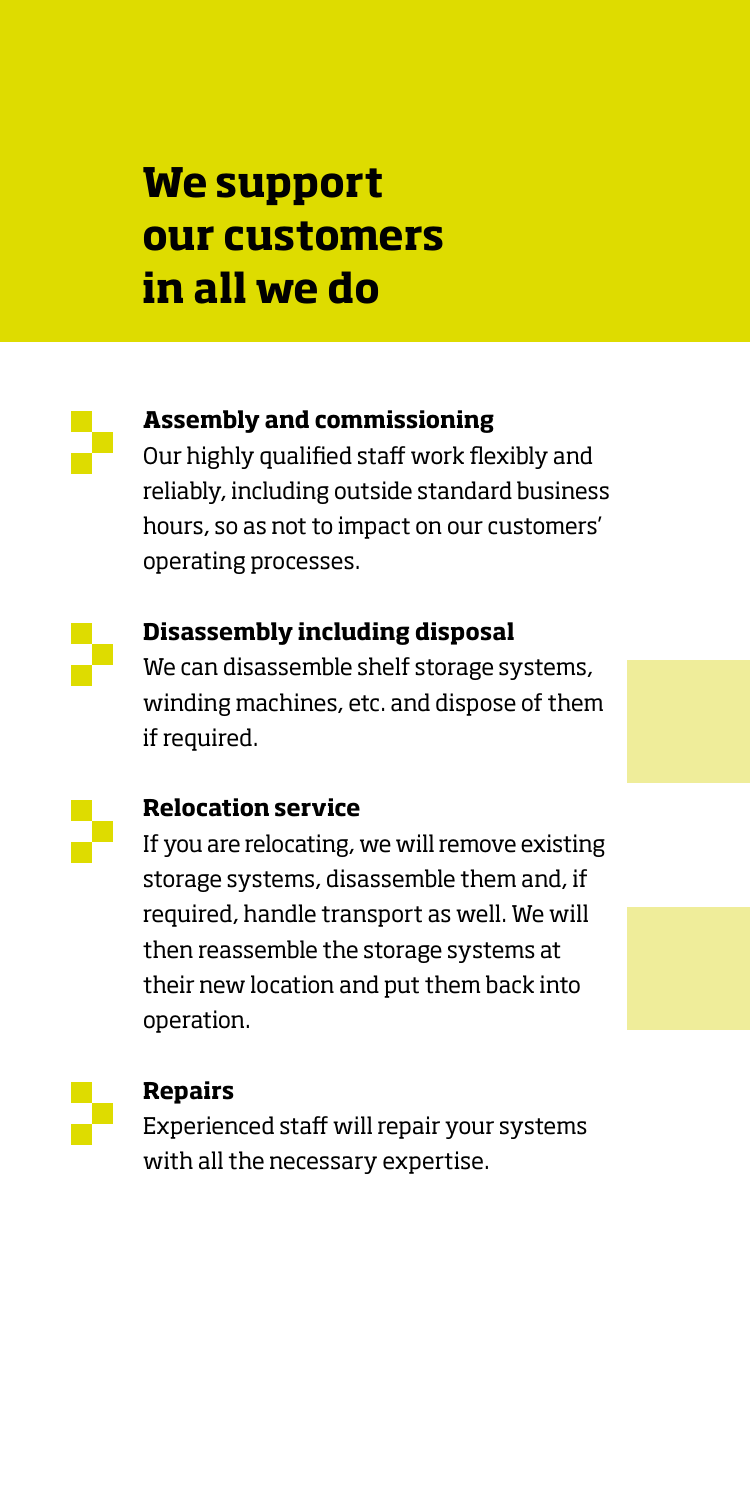

### **Safety checks**

With no links to any one manufacturer, we can provide statutory checks of stationary and portable equipment and operating resources at regular intervals, including in accordance with the following standards:

| <b>Current standard</b>                           | <b>Formerly</b>   |
|---------------------------------------------------|-------------------|
| DGUV Regulation 1                                 | <b>BGV A1</b>     |
| <b>DGUV Regulation 3</b>                          | BGV A3            |
| <b>DGUV Regulation 68</b>                         | BGV D27           |
| <b>DGUV Rule 108-007</b>                          | <b>BGR 234</b>    |
| *Shelf inspection in accordance with DIN EN 15635 |                   |
| DGUV Principle 312-906                            | ZH 1/55 (BGG 906) |

\*Current standard that will also continue to apply in the future



#### **Maintenance**

To keep their equipment in good working order and prevent faults, we offer our customers individual maintenance agreements that ensure their system retains its value through regular maintenance.



#### **Service**

We provide our customers with reassurance even in the event of a breakdown. Our optional round-the-clock service delivers the best possible support.